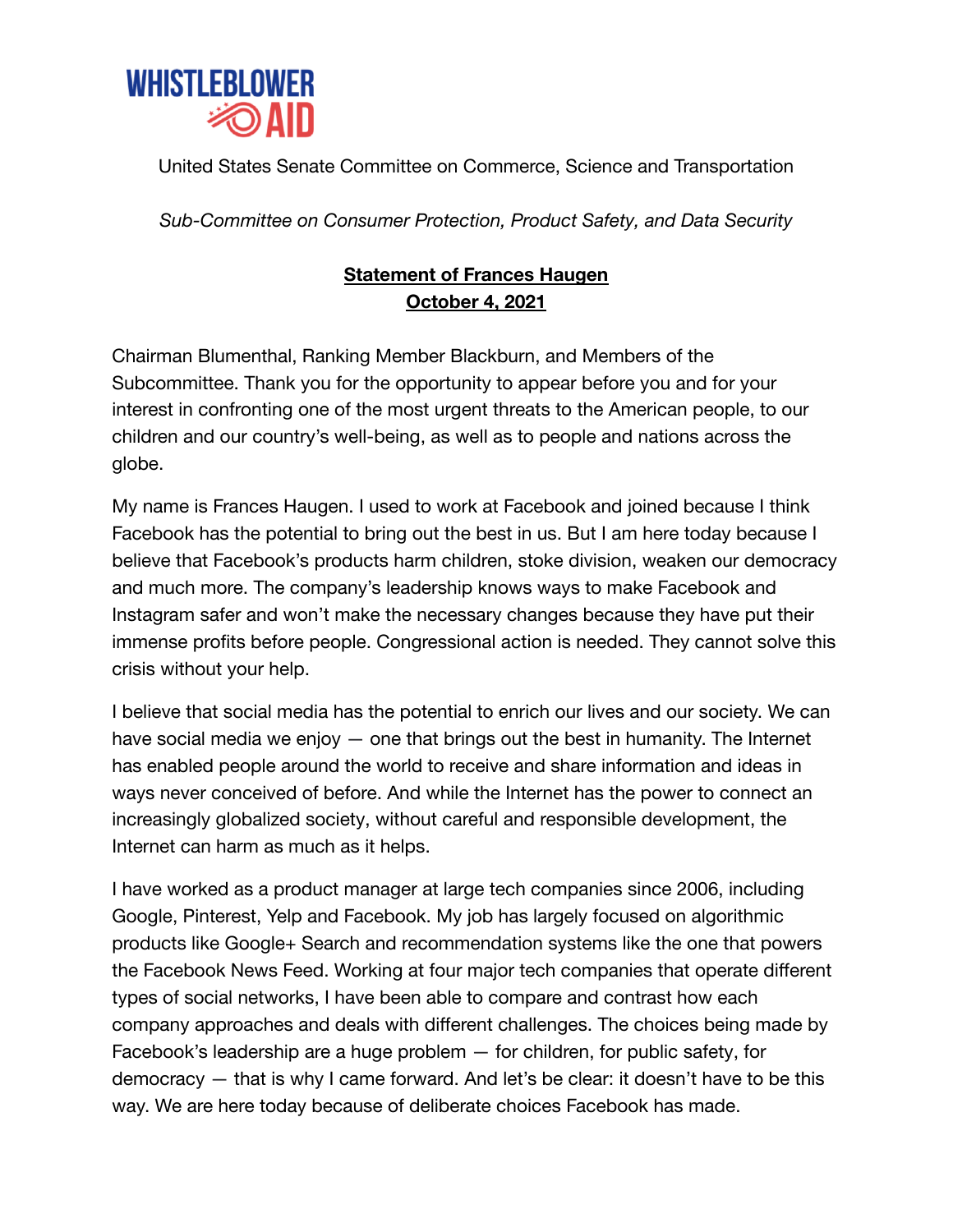I joined Facebook in 2019 because someone close to me was radicalized online. I felt compelled to take an active role in creating a better, less toxic Facebook. During my time at Facebook, first working as the lead product manager for Civic Misinformation and later on Counter-Espionage, I saw that Facebook repeatedly encountered conflicts between its own profits and our safety. *Facebook consistently resolved those conflicts in favor of its own profits.* The result has been a system that amplifies division, extremism, and polarization — and undermining societies around the world. In some cases, this dangerous online talk has led to actual violence that harms and even kills people. In other cases, their profit optimizing machine is generating self-harm and self-hate — especially for vulnerable groups, like teenage girls. These problems have been confirmed repeatedly by Facebook's own internal research.

This is not simply a matter of some social media users being angry or unstable. Facebook became a \$1 trillion company by *paying for its profits with our safety, including the safety of our children.* And that is unacceptable.

I believe what I did was right and necessary for the common good — but I know Facebook has infinite resources, which it could use to destroy me. I came forward because I recognized a frightening truth: almost no one outside of Facebook knows what happens inside Facebook. The company's leadership keeps vital information from the public, the U.S. government, its shareholders, and governments around the world. The documents I have provided prove that Facebook has repeatedly misled us about what its own research reveals about the safety of children, its role in spreading hateful and polarizing messages, and so much more. I appreciate the seriousness with which Members of Congress and the Securities and Exchange Commission are approaching these issues.

The severity of this crisis demands that we break out of previous regulatory frames. Tweaks to outdated privacy protections or changes to Section 230 will not be sufficient. The core of the issue is that no one can understand Facebook's destructive choices better than Facebook, because only Facebook gets to look under the hood. A critical starting point for effective regulation is transparency: full access to data for research not directed by Facebook. On this foundation, we can build sensible rules and standards to address consumer harms, illegal content, data protection, anticompetitive practices, algorithmic systems and more.

As long as Facebook is operating in the dark, it is accountable to no one. And it will continue to make choices that go against the common good. *Our common good*.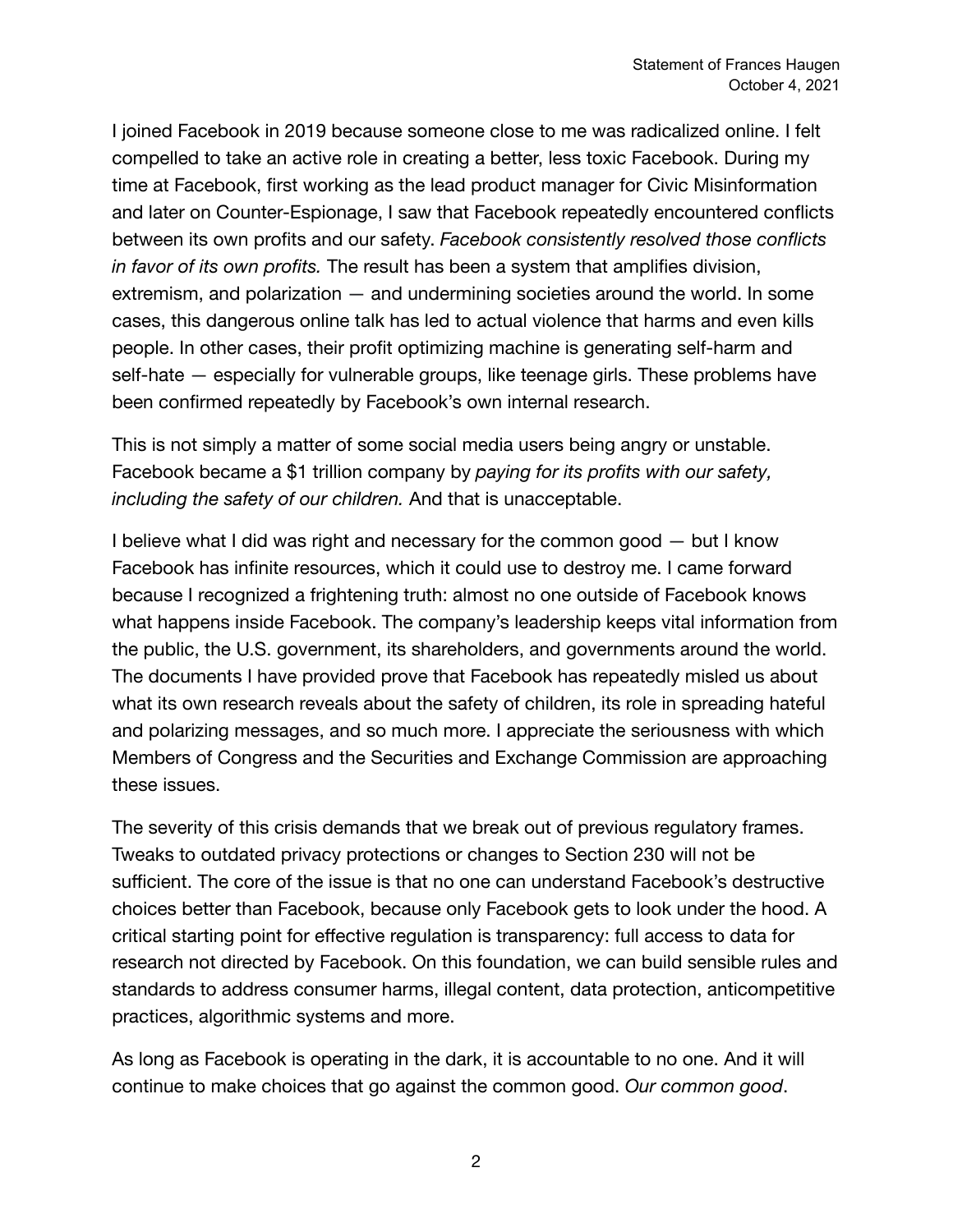When we realized tobacco companies were hiding the harms it caused, the government took action. When we figured out cars were safer with seat belts, the government took action. And today, the government is taking action against companies that hid evidence on opioids.

I implore you to do the same here.

Right now, Facebook chooses what information billions of people see, shaping their perception of reality. Even those who don't use Facebook are impacted by the radicalization of people who do. A company with control over our deepest thoughts, feelings and behaviors needs real oversight.

*But Facebook's closed design means it has no oversight* — *even from its own Oversight Board, which is as blind as the public*. Only Facebook knows how it personalizes your feed for you. It hides behind walls that keep the eyes of researchers and regulators from understanding the true dynamics of the system. When the tobacco companies claimed that filtered cigarettes were safer for consumers, it was possible for scientists to independently invalidate that marketing message and confirm that in fact they posed a greater threat to human health.<sup>1</sup> But today we can't make this kind of independent assessment of Facebook. We have to just trust what Facebook says is true — and they have repeatedly proved that they do not deserve our blind faith.

This inability to see into the actual systems of Facebook and confirm that Facebook's systems work like they say is like the Department of Transportation regulating cars by watching them drive down the highway. Imagine if no regulator could ride in a car, pump up its wheels, crash test a car, or **even know that seat belts** *could* **exist**. Facebook's regulators can see some of the problems — but they are kept blind to what is causing them and thus can't craft specific solutions. They cannot even access the company's own data on product safety, much less conduct an independent audit. How is the public supposed to assess if Facebook is resolving conflicts of interest in a way that is aligned with the public good if it has no visibility and no context into how Facebook really operates?

This must change.

<sup>&</sup>lt;sup>1</sup> James Hamblin. "If My Friend Smokes Sometimes, Should the Cigarettes Have Filters? An honest question." The Atlantic. <https://www.theatlantic.com/health/archive/2017/07/cigarette-filters/533379/>